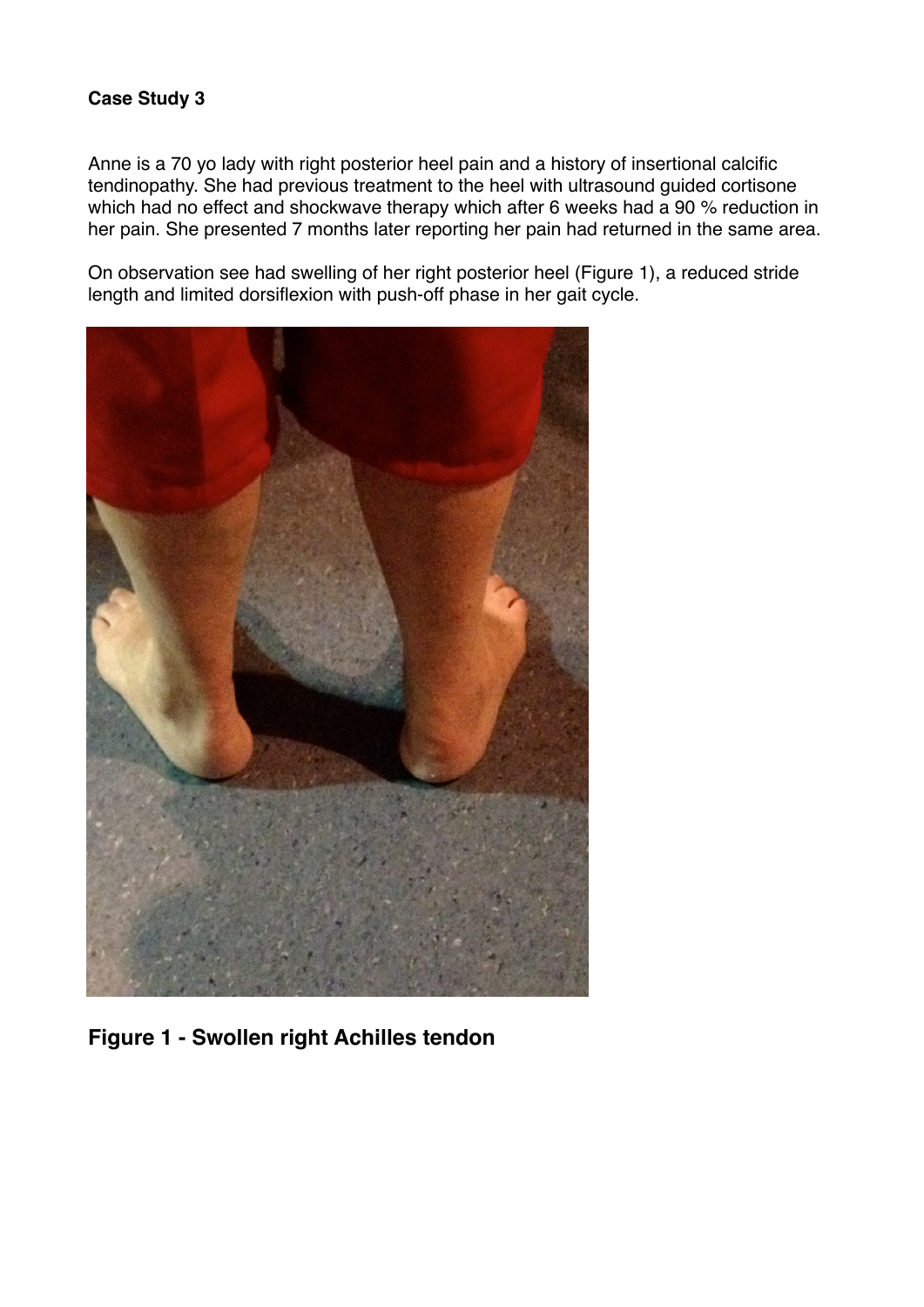An ultrasound revealed a swollen right Achilles tendon with areas of partial tears and calcific tendinopathy at the insertion (Figure 2). Colour doppler also demonstrated increased vascularity in the tendon indicating the chronicity of the pathology (Figure 3).



**Figure 2 - Image of the right Achilles with calcific tendinosis**



## **Figure 3 - Colour doppler of the Achilles tendon showing neovascularisation**

Further evaluation of Anne's lower limb showed marked reduction in her medial gastrocnemius muscle bulk and fatty infiltration suggesting a lack of activation of the muscle during the gait cycle (Figure 4).